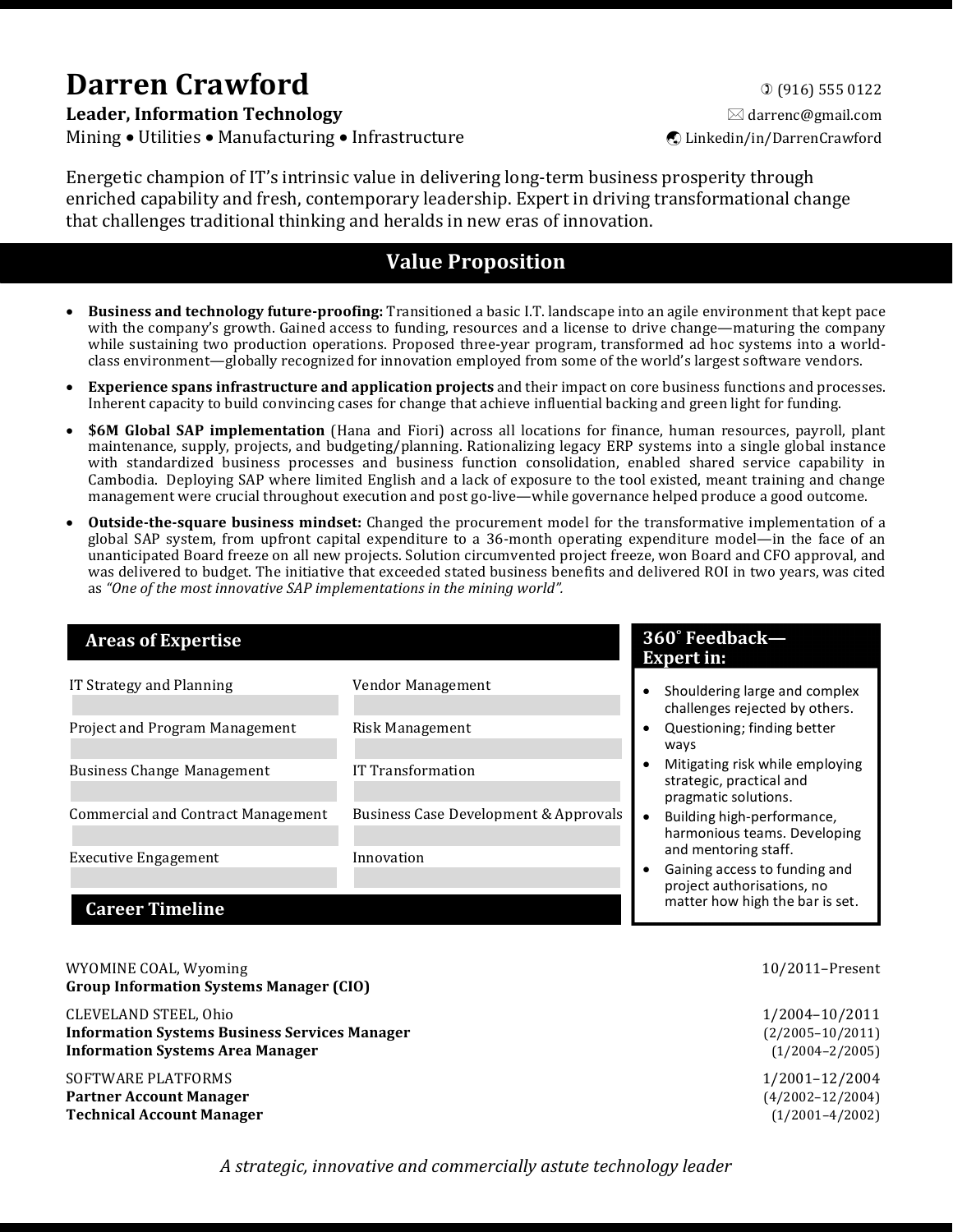# **Employment History**

#### WYOMINE COAL, Wyoming 2008 and the state of the state of the state of the state of the state of the state of the state of the state of the state of the state of the state of the state of the state of the state of the state **Group Information Systems Manager**

Report to: General Manager, Commercial. Direct Reports: 4 (Managers of Service Delivery, Business Systems and Production Systems). Indirect Reports: 40. Budget: \$16M (Capex and Opex); Special Projects: \$3M to \$90M).

# "Ultimately, for all things IT, the buck stops with me."

**Overview:** A fully autonomous role presiding over IT and operations technology systems in all company offices globally. **Performance:** Delivered to all commitments—often beyond expectations—despite technical complexities and challenges.

**Summary:** Handpicked by the CFO to herald in an era of change that would deliver scalable technologies, systems and processes to underpin the company's aggressive growth strategy. Upon commencement, I.T.'s reputation was poor. Without governance, project methodologies or a PMO, projects were typically delayed. Insufficient visibility around expenditures and ad hoc systems, ensured credibility had reached an all-time low. Immediately embarked on a 90-day plan to view the department's structure, interview key stakeholders, construct a budget, and introduce a multi-pronged plan for resolution.

**Actions:** Restructured the department, developed position descriptions, hired new staff, and mapped a model to complete a high-level strategy and program of work to address high-priority issues.

**Within nine months,** a managed services contract was in place to outsource the infrastructure, and the entire I.T. department had been restructured—with a renewed customer-first mindset, and focus on how projects were delivered.

- Gained approval for a 25% increase in budget to fund key projects
- Inked a five-year, \$10M deal to outsource infrastructure with a tier 2 provider.
- Rolled out a suite of 12 policies and a project methodology business-wide, that generated predictable, consistent services.
- Addressed concerns raised by the board and external audit through greater governance.

#### **Micro-leadership case studies—special projects**

**\$6M Global SAP implementation across all locations** for finance, human resources, payroll, plant maintenance, supply, projects, and budgeting/planning. Rationalizing legacy ERP systems into a single global instance with standardized business processes and business function consolidation, would enable shared service capability in Laos. Deploying SAP in Laos where limited English and a lack of exposure to the tool existed, meant training and change management were crucial throughout execution and post go-live—while governance was adjusted for a successful outcome.

- Distinguished as the first organization in the USA to adopt Fiori and the second to implement SAP Suite on Hana.
- Brought many key deliverables back in-house to ensure on-time delivery and high quality.
- Delivered 1500 training courses and 150 single page easy-guides—that remain in use organization-wide.
- Recognized globally by SAP as one of the first companies to adopt the new technologies.
- Requested to present at local and global conferences on the journey and lessons learned.

**\$2.5M** mine operations reporting system. With departments business-wide using individual processes, no key visual was available to prove business wellbeing. Implementing an automation tool to capture critical business data and present the information graphically for different audiences across the business, was a solid first start, supported by standards and policies rolled out in parallel.

- Deployed project at both mines sites generating near real-time information from production, planning and management.
- Generated \$12M+ in business value within the first six months of go live, when analysis of the data demonstrated the benefits of deferring investments in the mining fleet, and driving focused improvements to process plants.

\$1M IT component transition of a newly acquired \$100M asset. The project's aim: to ensure seamless future mergers and acquisitions via the introduction of standard policies, processes and architectures organization-wide. With the new asset located in remote Malaysia—highly available, secure and safe systems were critical, while integrating business functions into existing departments would save costs and improve asset management.

- Produced rationalization strategy for equipment replacement, and identified a 12-month ROI.
- Delivered consolidation and upgrade within three months—reducing 25 servers to three, and replacing the unreliable undocumented communications network with a fully redundant solution. Rapidly migrated core business functions to SAP, reducing the reliance on old systems and containing staff resistance.